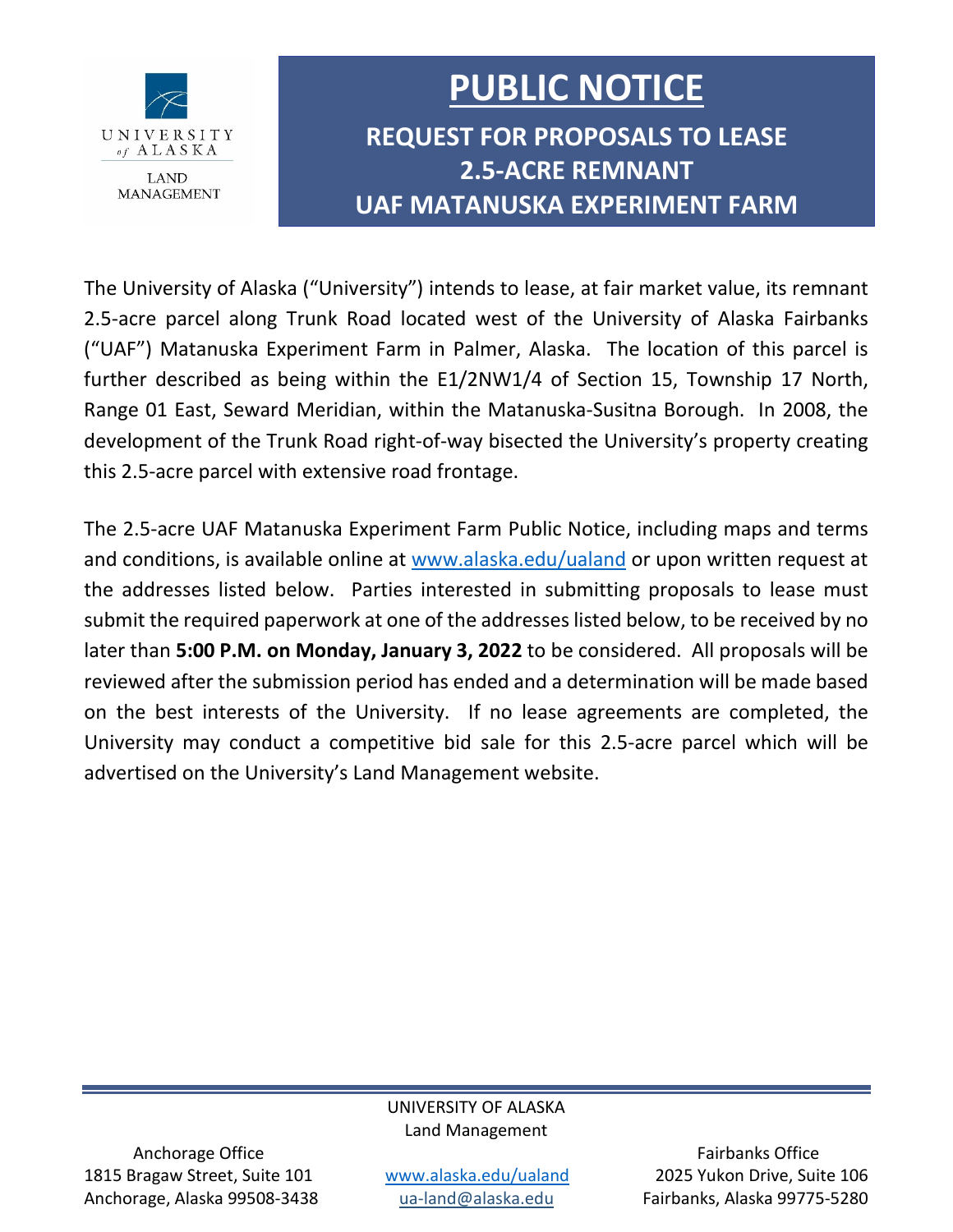

# **PUBLIC NOTICE**

## **REQUEST FOR PROPOSALS TO LEASE 2.5-ACRE REMNANT UAF MATANUSKA EXPERIMENT FARM**

## **PALMER, ALASKA Township 17 North, Range 01 East, Section 15, Seward Meridian Plat 2012-57, Palmer Recording District**

The University of Alaska ("University") is leasing, at fair market value, its remnant 2.5-acre parcel along Trunk Road located west of the University of Alaska Fairbanks ("UAF") Matanuska Experiment Farm in Palmer, Alaska. The location of this parcel is further described as being within the E1/2NW1/4 of Section 15, Township 17 North, Range 01 East, Seward Meridian, within the Matanuska-Susitna Borough. In 2008, the development of the Trunk Road right-of-way bisected the University's property creating this 2.5-acre parcel.

This is a triangular shaped parcel with a right turn in and out access along Trunk Road. Although the parcel shape is irregular and the southern tip of the parcel has limited utility, this parcel is ideal for a small commercial development that could take advantage of the extensive road frontage. This parcel is located within the boundaries of the Matanuska-Susitna Borough and is subject to the Borough's land use regulations. The potential owner or lessee will be responsible for securing all local, state and federal authorizations necessary to develop the property for its purposes.



## UNIVERSITY OF ALASKA Land Management

Anchorage Office **Fairbanks Office Fairbanks Office Fairbanks Office** 1815 Bragaw Street, Suite 101 [www.alaska.edu/ualand](file://sw-lynx.apps.ad.alaska.edu/LandManagement/ADMINISTRATIVE/Development%20and%20Disposal%20Plans%20(LAND%EF%80%A5)/FY22%20Plans/6%20UAF%202.5-acre%20RFP%20to%20Lease/www.alaska.edu/ualand) 2025 Yukon Drive, Suite 106 Anchorage, Alaska 99508-3438 [ua-land@alaska.edu](mailto:ua-land@alaska.edu) Fairbanks, Alaska 99775-5280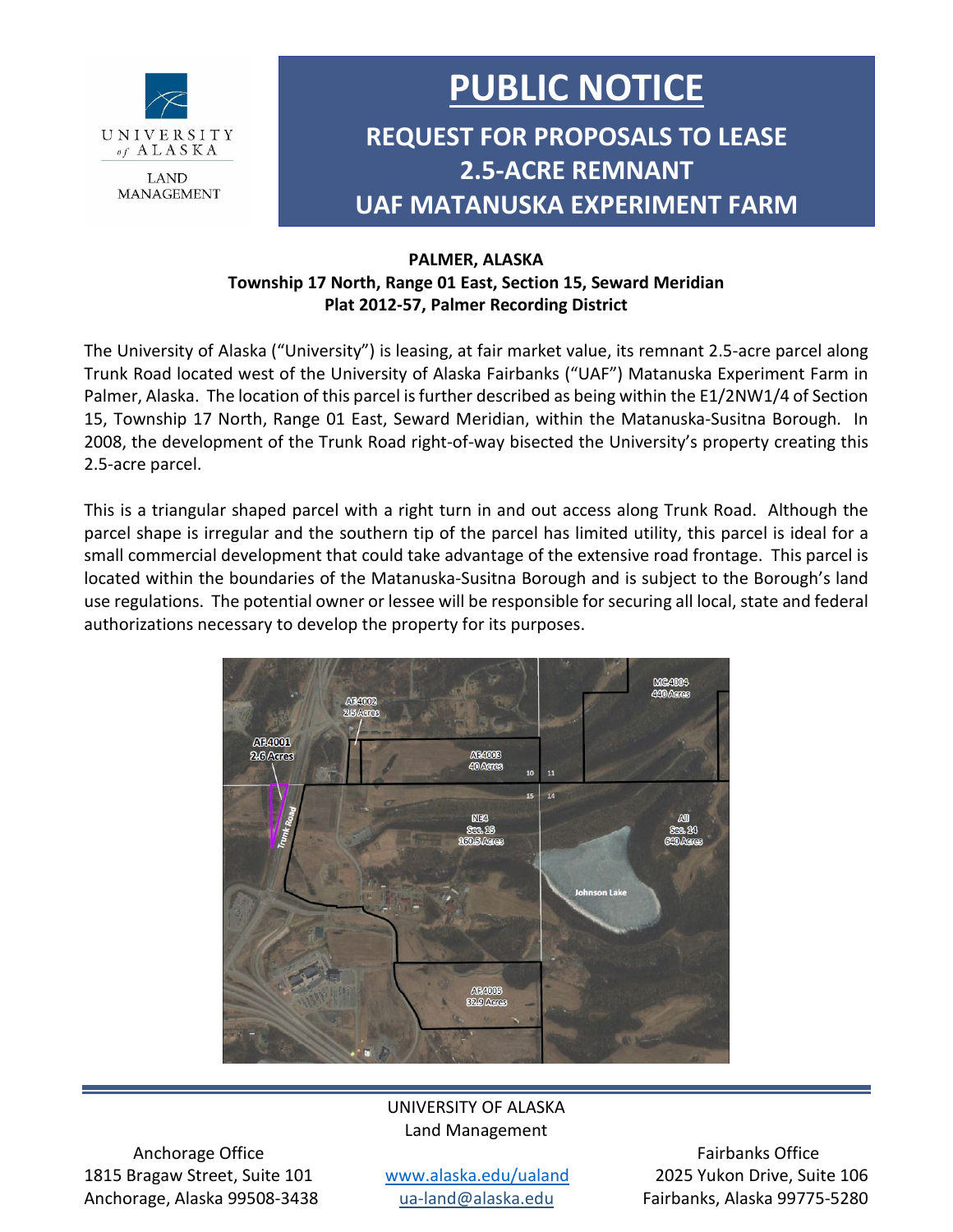

# **PUBLIC NOTICE**

## **REQUEST FOR PROPOSALS TO LEASE 2.5-ACRE REMNANT UAF MATANUSKA EXPERIMENT FARM**

A copy of the Department of Transportation & Public Facilities, Trunk Road Reconstruction Phase I, Plat #2012-57 are available at the District Recorder's office in Palmer (Phone: 907.269.8876) or online <http://dnr.alaska.gov/ssd/recoff> (click on "Searches", then RO Search Menu", then "Plat Search").

Parties interested in submitting proposals to lease this parcel must submit the required paperwork at one of the addresses listed below, by no later than **5:00 P.M. on Monday, January 3***,* **2022** to be considered. All proposals will be reviewed after the submission period has ended and a determination will be made based on the best interests of the University.

### **LEGAL DESCRIPTION AND PARCEL NUMBER**

| <b>PARCEL#</b> | <b>SUBDIVISION</b>                         | <b>AREA</b>  | <b>ACRES</b> |
|----------------|--------------------------------------------|--------------|--------------|
| MS.AF.0001     | As shown on Department of Transportation & | "Remainder   | 2.504        |
|                | Public Facilities, Right-of-Way Map,       | West", pg. 8 |              |
|                | Alaska Project, Trunk Road Reconstruction, |              |              |
|                | Phase I                                    |              |              |

## UNIVERSITY OF ALASKA Land Management

Anchorage Office **Fairbanks Office Fairbanks Office Fairbanks Office** 1815 Bragaw Street, Suite 101 [www.alaska.edu/ualand](file://sw-lynx.apps.ad.alaska.edu/LandManagement/ADMINISTRATIVE/Development%20and%20Disposal%20Plans%20(LAND%EF%80%A5)/FY22%20Plans/6%20UAF%202.5-acre%20RFP%20to%20Lease/www.alaska.edu/ualand) 2025 Yukon Drive, Suite 106 Anchorage, Alaska 99508-3438 [ua-land@alaska.edu](mailto:ua-land@alaska.edu) Fairbanks, Alaska 99775-5280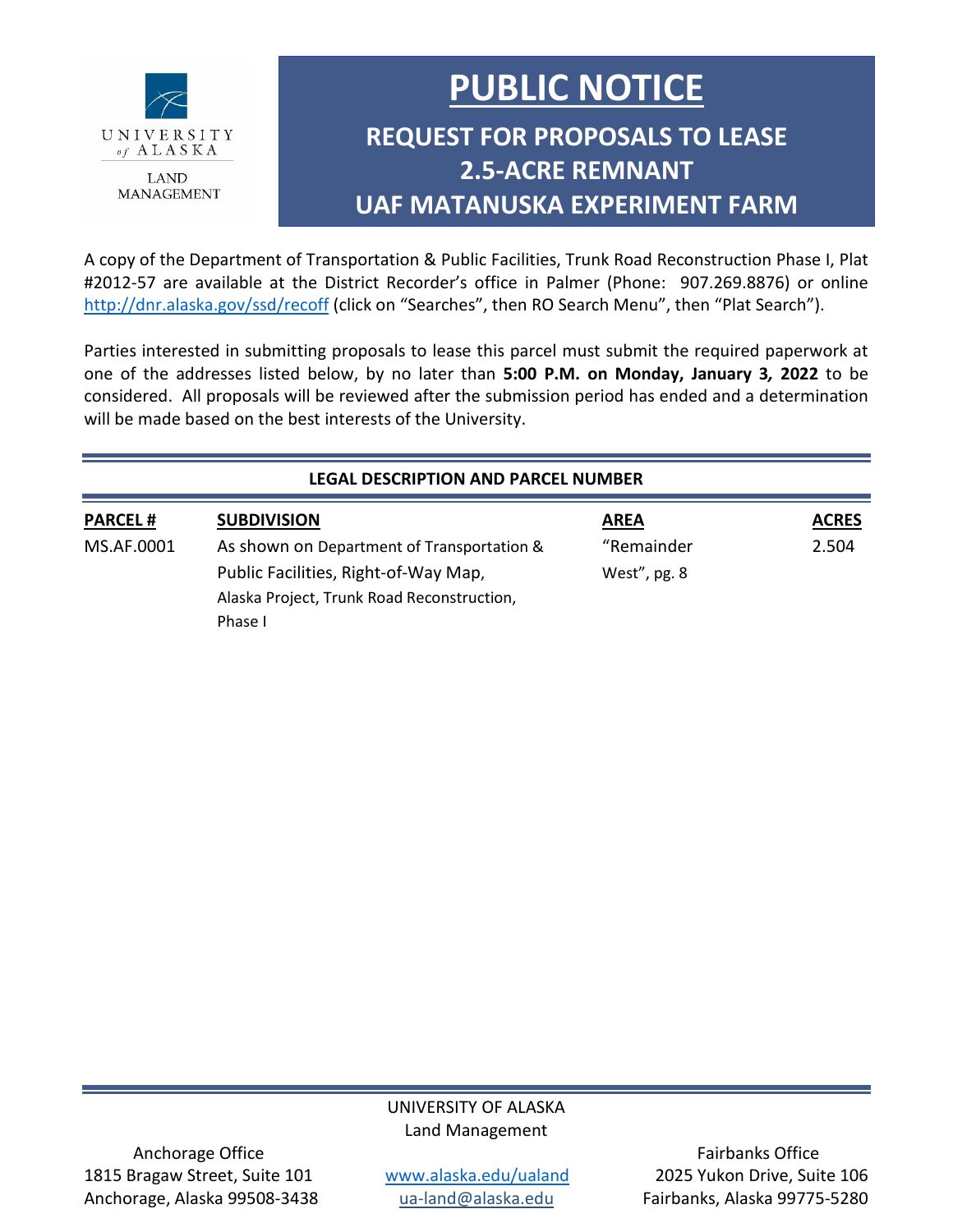

## **LAND MANAGEMENT**

## *REQUEST FOR PROPOSALS TO LEASE LAND TERMS AND CONDITIONS*

1815 Bragaw Street, Suite 101 Anchorage, Alaska 99508-3433 Fairbanks, Alaska 99775-5280 PHONE: (907) 786-7766 PHONE: (907) 450-8133 FAX: (907) 786-7733

**Anchorage Office Fairbanks Office**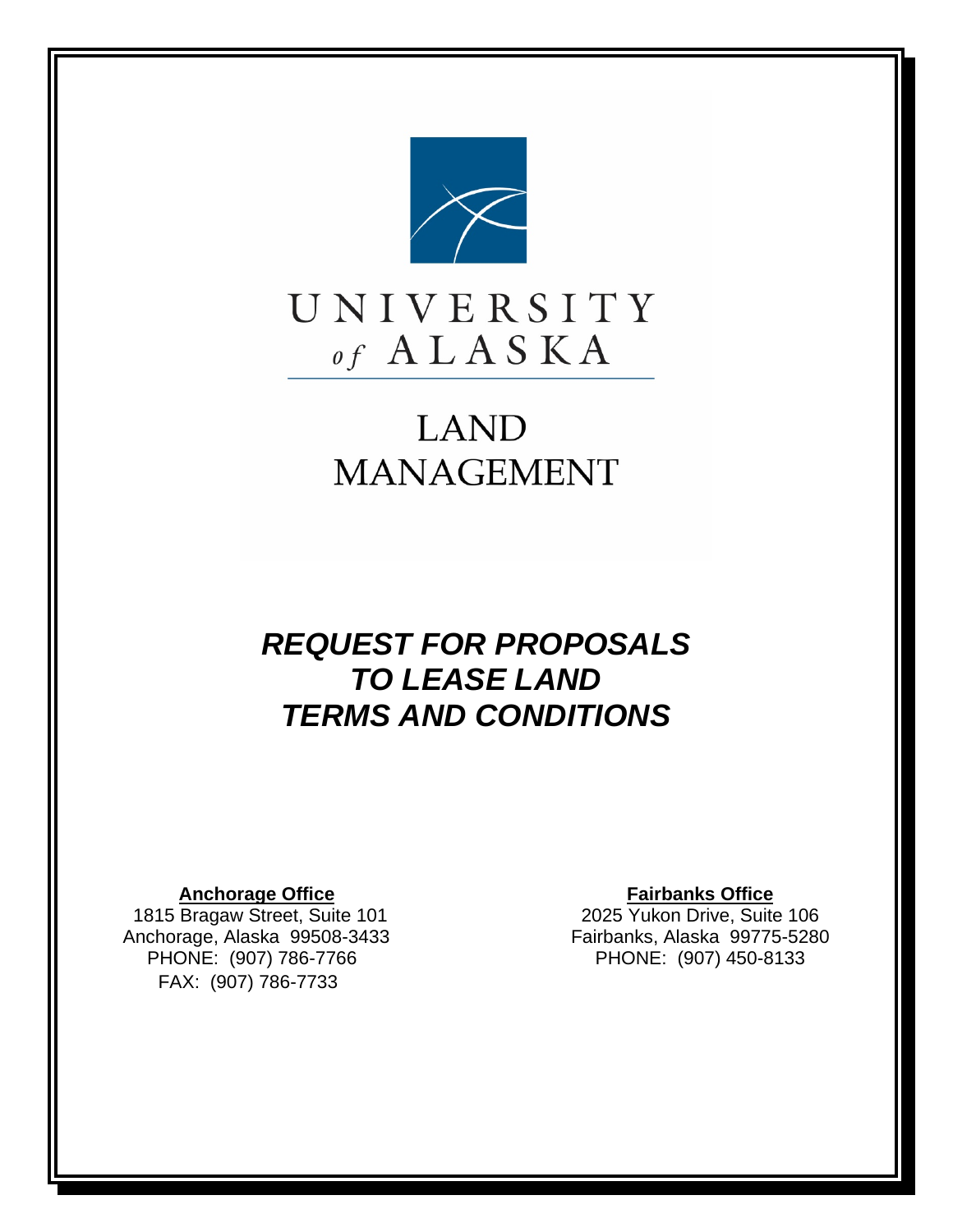## **REQUEST FOR PROPOSALS TO LEASE LAND TERMS AND CONDITIONS**

**1. REQUEST FOR PROPOSALS.** In this Request for Proposals to Lease Land Terms and Conditions ("RFP to Lease"), the University of Alaska, Land Management office (the "University") is requesting proposals from qualified individuals or firms ("Proposer") interested in leasing and developing commercial/recreational projects on land owned by the University. The goal of this RFP to Lease is to ensure that the leased properties are responsibly developed and managed for highest and best use and for the long-term benefit of the University.

## **2. REQUIREMENTS FOR SUBMITTING PROPOSALS TO LEASE LAND.**

Each proposal **must** include the following items listed below and submitted in-person or by mail to the University of Alaska, Land Management office at one of the following addresses:

| <b>Anchorage Office</b>       | <b>Fairbanks Office</b>         |
|-------------------------------|---------------------------------|
| 1815 Bragaw Street, Suite 101 | 2025 Yukon Drive, Suite 106     |
| Anchorage, AK 99508-3433      | <b>Fairbanks, AK 99775-5280</b> |

Seal all proposals in an envelope and clearly label the outside of the envelope with the following information:

### **Proposal to Lease Land Parcel Name** Parcel # (enter appropriate number) **Name of Individual Submitting Proposal Address of Individual Submitting Proposal Date**

In order to be considered, each proposal must include the following:

- **a.** Business Questionnaire Form. Each proposal must be submitted using the attached Request for Proposals to Lease Land Business Questionnaire Form ("Business Questionnaire"). This form must be completed in its entirety, signed, and notarized. The form should provide sufficient evidence of Proposer's qualifications and financial ability to successfully develop the parcel.
- **b.** Financial Offer Schedule Form. Each proposal must be submitted using the attached Request for Proposals to Lease Land Financial Offer Schedule ("Financial Offer"). This form must be completed in its entirety,
- **c.** Proposal Deposit. A deposit in the amount of **ONE THOUSAND AND NO/100 DOLLARS (\$1,000.00)** must be submitted with the proposal. **DO NOT SEND CASH**. Deposits must be in the form of a **cashier's check or money order,** made **payable to the University of Alaska**. Deposits shall be held up to **NINETY (90) DAYS** following receipt of the proposal. Deposits for successful Proposers shall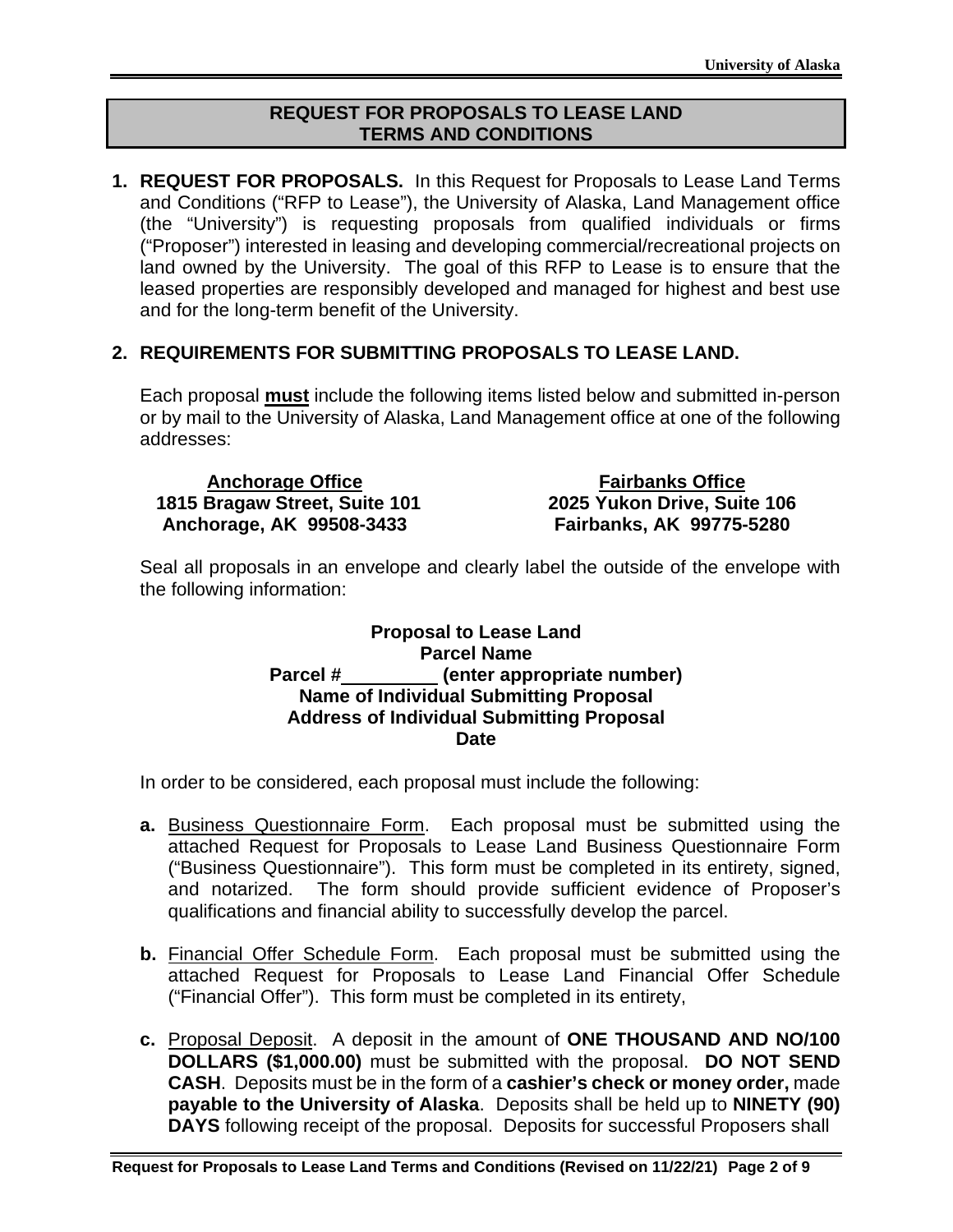be applied towards the security/performance deposit upon execution of a lease agreement. Deposits shall be returned to unsuccessful Proposers within that **NINETY (90) DAY** period.

- **d.** Ethics Disclosure Form. Any offers from University employees or their family members must be accompanied by a completed "Disclosure of interest in University grant/contract/lease/loan" For. Approval of this form must occur prior to the execution of the Lease Agreement. A copy of the Ethics Disclosure Form is located [here.](https://www.alaska.edu/counsel/ethics-information/Ethics%20Disclosure%20Form%20grants.pdf)
- **e.** Conceptual Development Plan. A Conceptual Development Plan, showing general site layout, building design and proposed construction specifications of all facilities, must be submitted with the proposal. The Conceptual Development Plan should also describe the Proposer's general plans for management, organization, marketing, operations and financing. The Conceptual Development Plan should contain a level of detail sufficient to allow the University to determine with specificity Proposer's intentions, evaluate the proposal for compliance, and compare the proposal to other proposals on a competitive basis. The Conceptual Development Plan shall include, at a minimum, the following information:
	- i. A **marketing plan**, including the target clientele.
	- ii. A **description of improvements** proposed to be constructed on the parcel, including but not limited to buildings, utilities, waste disposal systems and walkways.
	- iii. A **site plan** depicting all proposed improvements.
	- iv. The **time frame** for construction of all proposed improvements.
	- v. A list of **permits** required for development and operation of the project.
	- vi. A **management and organization plan**, including, at a minimum, names and general experience of key managers, and total number of anticipated personnel.
	- vii. An **operating plan**, including a general description of the nature and scope of the operations, services to be offered, season of operation and anticipated annual number of guests or patrons.
	- viii.A **financing plan** evidencing Proposer's financial ability to meet the financial requirements of the proposal and identifying the source of investment capital and the names and addresses of all individuals proposed to have a security interest in the project.

The successful Proposer will be required to submit to the University a detailed and thorough Development Plan for approval prior to commencing operations. The successful Proposer shall be responsible for compliance with all federal, state and local laws and regulations. Therefore, it is recognized that the Conceptual Development Plan required as part of this RFP may be modified by the Proposer after entering into a lease agreement with the University and having had the opportunity to more fully evaluate engineering and other technical aspects of the project.

**f.** Supporting Documentation. Any documentation or additional information necessary to enable the University to evaluate the proposal is to be submitted.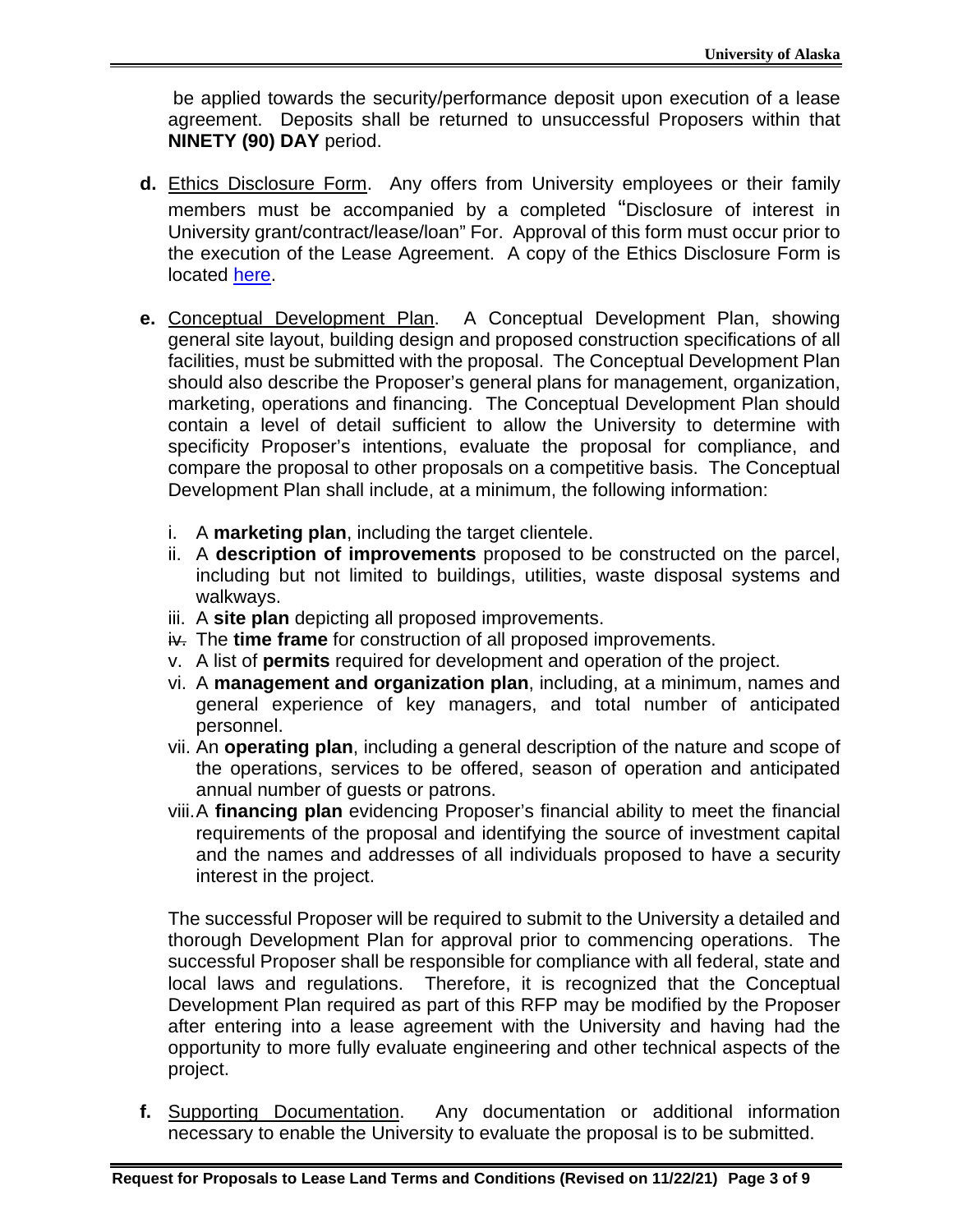All proposals must be signed, dated and completed in full. All materials submitted as part of the proposal become the property of the University immediately upon receipt. Proposals may be accepted as is, or, at the University's sole discretion, may be subject to further negotiation on a case-by-case basis. At the end of the offer period, all proposals will be reviewed, evaluated, accepted and/or rejected, in writing, within **NINETY (90) DAYS**. A Proposal may not be withdrawn by Proposer at any point prior to this 90-day period or the date of rejection, which occurs earlier.

- **3. DISQUALIFICATION.** Any of the following may, at the University's sole discretion, disqualify a proposal:
	- **a.** The proposal is submitted for less than fair market value, as determined in the sole discretion of the University.
	- **b.** The proposal is received without the required minimum deposit amount.
	- **c.** The required forms are not completed in full, signed and dated or there is insufficient information.
- **4. EVALUATION AND ACCEPTANCE PROCESS.** All proposals received in-person or by mail in the Land Management office will be opened for evaluation and acceptance at the end of the offer period.
	- **a.** Evaluation and Criteria Grading/Points. All proposals will be opened, evaluated, and compared competitively with other proposals for a period of up to thirty (30) days of opening of the proposal(s). Proposals will be further evaluated by the University using the following criteria:

|                                                                                                                                                                                       | <b>Criteria</b><br>Weight |
|---------------------------------------------------------------------------------------------------------------------------------------------------------------------------------------|---------------------------|
| 1. Proposed use of the parcel including capital investment and<br>commitment to environmentally sound land development.                                                               | 20                        |
| 2. Financial offer and terms.                                                                                                                                                         | 30                        |
| 3. Conceptual Development Plan which demonstrates an<br>understanding of the project and provides a detailed plan to<br>achieve same.                                                 | 10                        |
| 4. Understanding of the project and demonstrated judgment,<br>experience, integrity, skill, ability, capacity and financial ability<br>of Proposer to develop and manage the project. | 20                        |
| performance record including Proposer's<br>5. Past<br>past<br>performance with similar projects and references.                                                                       | 20                        |
| <b>Total Points</b>                                                                                                                                                                   | 100                       |
|                                                                                                                                                                                       |                           |

The University will accept the proposal from the Proposer who has the highest total Criteria Weight (Points) by the University.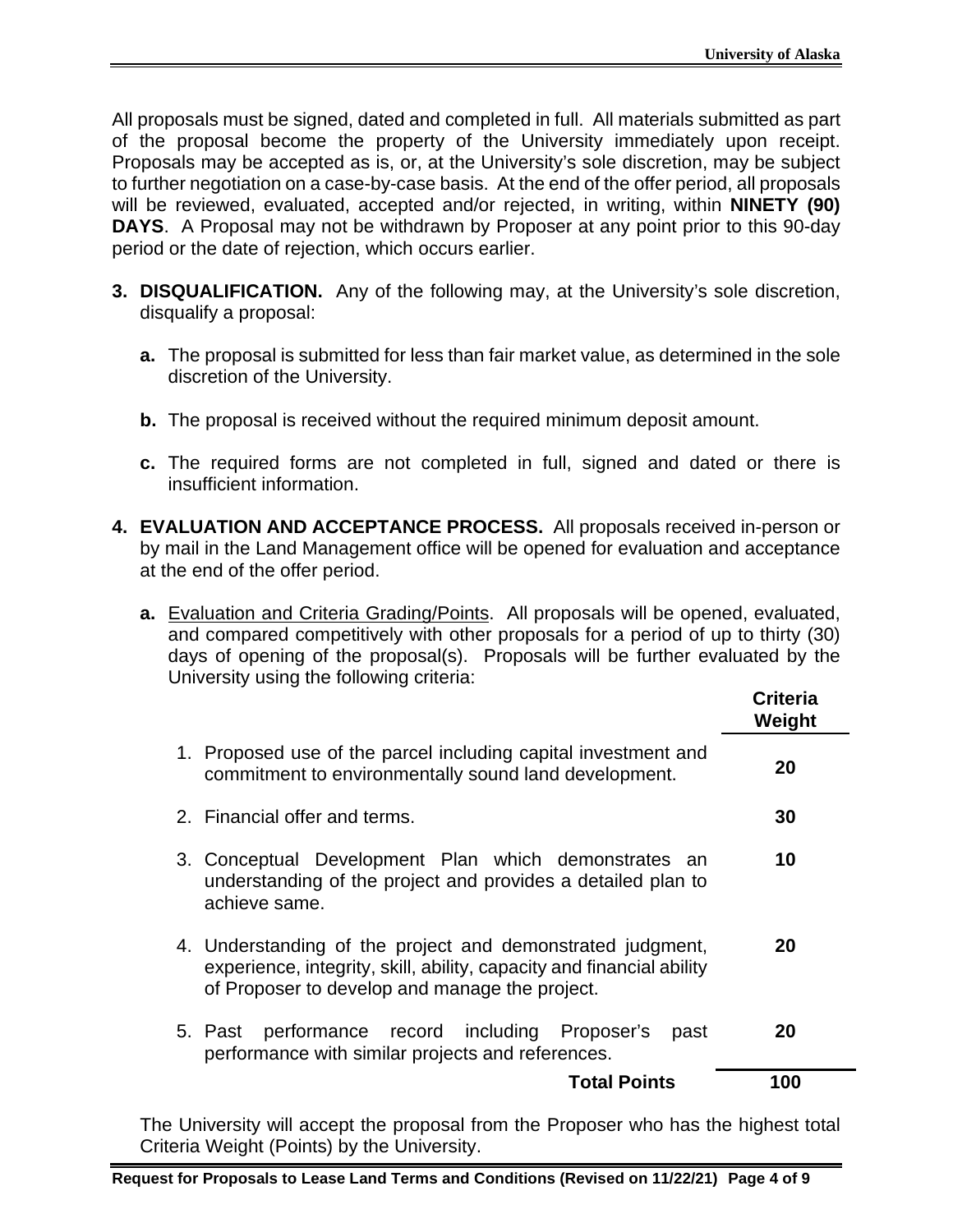- **b.** Interviews. The University may elect to invite proposers for an interview after the evaluation period. The interview format will typically consist of a TWENTY (20) MINUTE presentation by the Proposer and TWENTY (20) MINUTE question and answer period with the review committee.
- **c.** Acceptance.
	- i. **Accepted Proposal.** After completing the evaluation period or of any interviews that may be held, the University will mail and/or email the successful Proposer, within thirty (30) days, an acceptance letter outlining the lease process and the timeline to complete the lease.
	- ii. **Rejected Proposal.** After completing the evaluation period or any interviews that may be held, the University will mail and/or email unsuccessful Proposer(s), within thirty (30) days, a letter notifying them of the nonacceptance of the Proposal.
	- iii. **Multiple Proposals.** After evaluation and criteria grading of the proposals, the proposal with the highest number of total points will be the successful proposal. In the event that two or more proposals equal in criteria points, the following shall apply:
		- 1. The University may elect to contact the tied Proposers and request that they submit a best and final offer within a designated timeframe.
		- 2. During this process, no bid information will be provided until the best and final offer process has concluded.
		- 3. After all best and final offers are received, the University will accept the highest-scored proposal over all others.
	- iv. **Lease proposals in the amount of ONE MILLION DOLLARS (\$1,000,000), or more, will be accepted subject to Board of Regents' approval [BOR Policy 05.11.06 (B.4)].**
- **5. MODIFICATIONS TO THIS REQUESTS FOR PROPOSALS. The University reserves the right to modify the terms and conditions of this RFP at its sole discretion at any time without prior notice. Proposers shall be bound by the most current RFP terms and conditions at the time an offer is submitted.** It is the sole responsibility of proposers to ensure that they have received the most current terms and conditions of this RFP and related material prior to submitting a proposal.
- **6. EXAMINATION OF PROPOSER'S FINANCIAL BACKGROUND.** The University reserves the right to request additional and independent verification of any financial information concerning the Proposer and/or the Proposer's proposal. If the Proposer does not wish its financial information to be available to the public, they must clearly stamp **CONFIDENTIAL** on each such financial document. The University will maintain the confidentiality of such information to the extent allowable by law. The proposals themselves, however, cannot be classified as confidential and may be open to the public after a contract is executed with the successful Proposer. Verification of a Proposer's financial ability to develop and manage the proposed project and meet all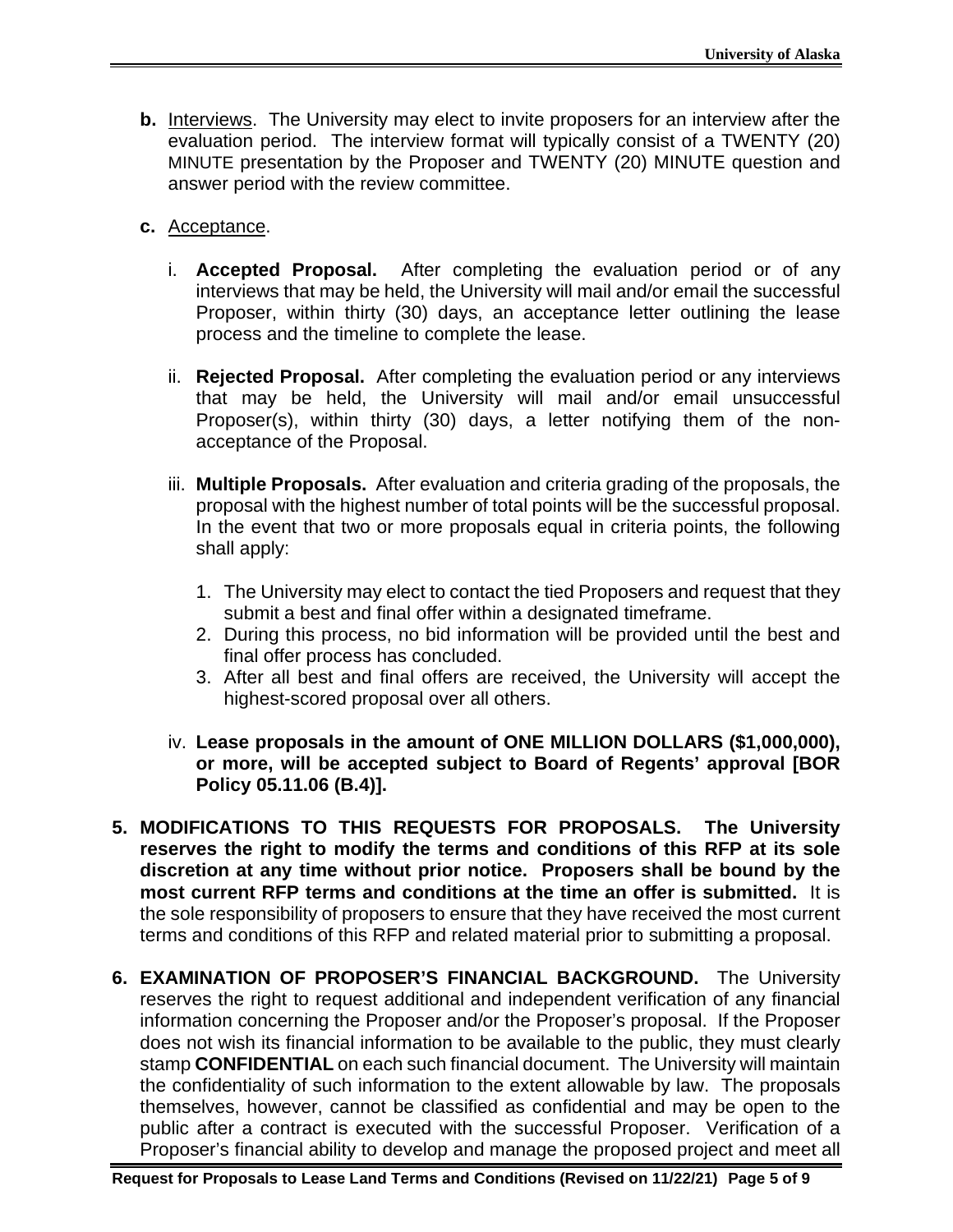of the terms of the lease agreement may include, but not be limited to, an examination of credit history, debt obligations, income and assets of the Proposer. A Proposer may be required to pay for and furnish a business or mortgage credit report issued by a credit reporting agency approved by the University. The University reserves the right to decline any and all proposals submitted by parties who are currently or have previously defaulted on payments to the University.

- **7. QUESTIONS OR COMMENTS.** Questions or comments concerning this RFP must be made in writing, expressly identified as a question or comment concerning this RFP and submitted to the Anchorage address listed in Section 2. Proposers shall not rely in any manner upon any verbal information received from the University for any purpose, including interpretation of any of the terms and conditions of this RFP or compliance with the requirements of this RFP. Proposer's protests based upon any omissions or errors, or the content of this RFP, will be disallowed if not made in writing prior to submitting an RFP.
- **8. AGE REQUIREMENT.** You must be at least **EIGHTEEN (18) YEARS** of age in order to submit a proposal to lease land from the University. **THE UNIVERSITY WILL NOT ENTER INTO A LEASE OR OTHER CONTRACT WITH ANYONE UNDER THE AGE OF EIGHTEEN (18).**
- **9. NOTICES/COMMUNICATIONS.** All notices and communications sent by the University to offerors, including successful offerors, pursuant to the terms and conditions of this RFP and the University's closing documents, will be sent by U.S. Postal Service ("USPS") or via email. Documents requiring signatures will be sent via USPS to the address shown on proposer's Business Questionnaire Form or emailed to the offeror via DocuSign, unless otherwise agreed to in advance in writing by the University. All notices and communications sent USPS or emailed by the University shall be deemed given on (i) the date the return receipt is signed, or (ii) FIVE (5) DAYS after deposit in the U.S. Mail, or (iii) the date emailed whichever occurs first.
- **10.LEASE AGREEMENT.** If a proposal is accepted in writing by the University and sent to the Proposer, the successful Proposer must, within **THIRTY (30) DAYS** of receipt of the lease agreement, properly complete, sign, and return the lease agreement to the University at the address provided in Section 2, above. All leases shall be subject to existing zoning, reservations, exceptions, easements, restrictions, covenants, setbacks, and other encumbrances noted on title. Leased properties may be subject to borough and/or local taxes or special assessments. The University shall coordinate all leases using University documents. The successful Proposer shall be responsible for paying all costs associated with completing the lease agreement, including, but not be limited to, recording fees, credit reporting fees, fees related to verifications of deposit and credit, title insurance fees and administration fees.
- **11.USE OF DEPOSIT AS LIQUIDATED DAMAGES.** The University may retain the proposer's deposit, down payment, and all other funds paid to the University, as liquidated damages, and not as a penalty, in the event that the successful Proposer fails to: **(a.)** properly complete, sign and return the lease agreement or any other documents within THIRTY (30) DAYS of the date of the University's notice or other communication, or **(b.)** meet any or all of the terms and conditions contained herein, outlined in the acceptance letter, or listed in the lease agreement. The lease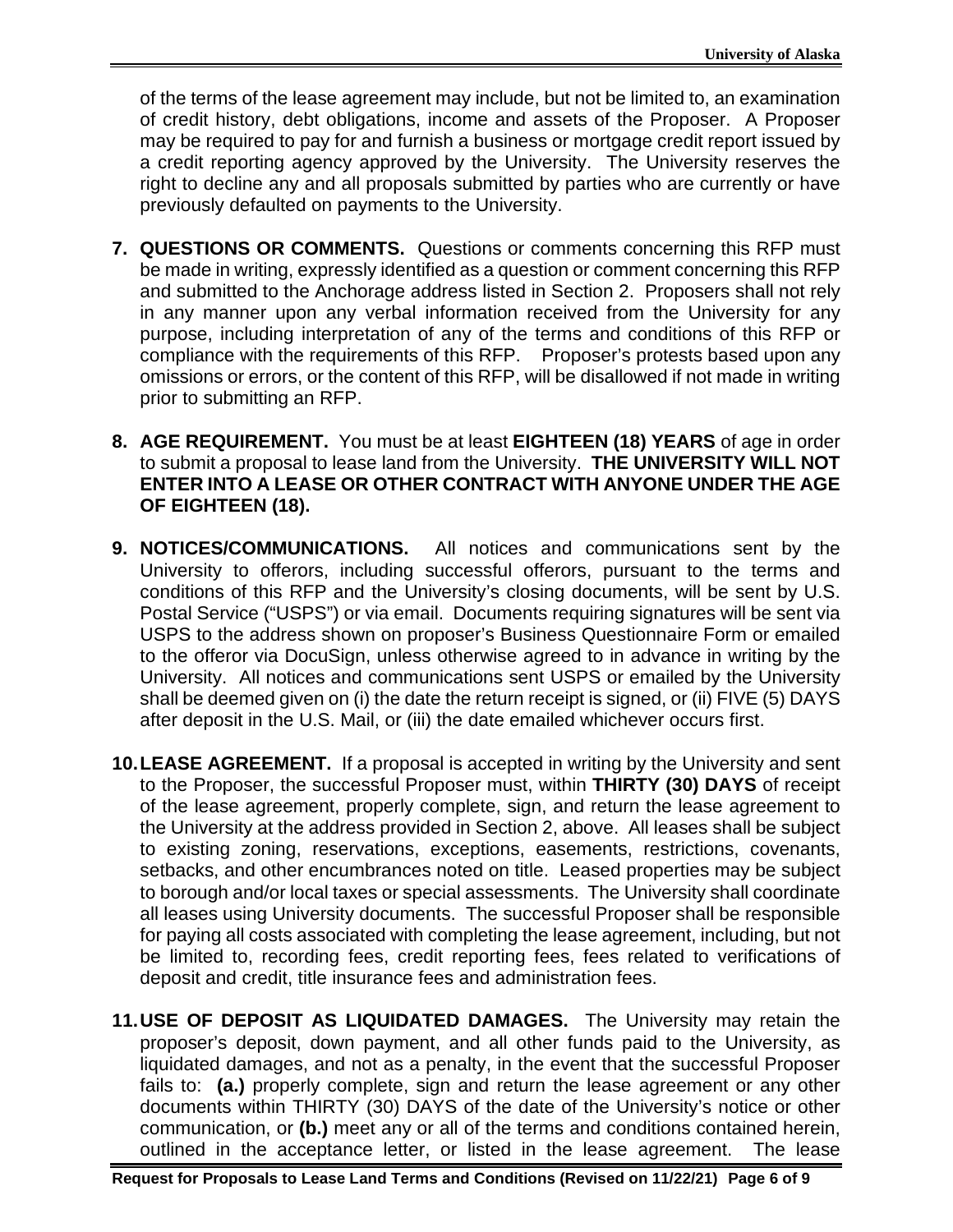agreement, if any, shall be terminated by the University, and the University shall be free to accept another proposal. The University and the Proposer agree that the University's costs and damages are difficult of ascertainment, are reasonably represented by the amount of the deposit, and may (but not necessarily will) include costs of advertising, staff costs, legal costs, title examination fees, lost profits from other possible leases, and other similar costs and damages. **THE DEPOSIT AND ALL OTHER FUNDS PAID TO THE UNIVERSITY BY THE SUCCESSFUL PROPOSER ARE NON-REFUNDABLE IF THE SUCCESSFUL PROPOSER DOES NOT COMPLY WITH THE TERMS AND CONDITIONS OF THIS REQUEST FOR PROPOSAL TO LEASE LAND.** 

- **12.PARCEL INSPECTION.** Interested parties are strongly urged to do an on-site inspection of the parcel and locate all property boundaries prior to submitting proposals to lease land from the University. Interested parties should thoroughly inspect parcels to ensure that the parcel is suitable for the party's intended use and to determine all permitting requirements related to that intended use. **Many of the parcels offered for lease are located in rural or remote areas and may contain physical hazards. Interested parties should exercise reasonable caution in their physical inspections of parcels. On-site inspections shall be conducted entirely at the interested parties' own risk and responsibility.** It is also recommended that Proposers inspect all public records pertaining to these parcels, including, but not limited to, recorded plats and covenants, local improvement district assessments and topographical maps, prior to submitting Proposals. Information regarding these parcels may be available from local, state and federal offices, including but not limited to: the city or borough assessor's office, building permitting office and land planning office; local utility companies; district recorder's office; the State of Alaska Department of Natural Resources, Department of Environmental Conservation, Department of Fish and Game and Department of Transportation and Public Facilities; and the U.S. Department of the Interior Bureau of Land Management, Geological Survey, Environmental Protection Agency and Army Corps of Engineers. Successful Proposers shall be required to obtain all requisite permits prior to commencing construction. The successful Proposer will be required to comply with all deed restrictions and covenants affecting the parcel.
- **13.ACCESS/MAINTENANCE.** Legal access, maintenance of the roads, utilities and drainage systems necessary to the operation shall be the responsibility of the successful Proposer. Successful Proposers shall be required to comply with all State of Alaska Department of Environmental Conservation regulations relating to the installation and maintenance of all water and wastewater systems located on the parcel and, if applicable, the regulations of the U.S. Army Corps of Engineers relating to the development of wetlands.
- **14.WARRANTIES.** Proposers are advised that the maps, floor plans, acreages and other information provided with this RFP are approximations and that no guarantee or warranty is made to their accuracy. It is the Proposer's responsibility to examine the parcels and take such other steps, as may be necessary to ascertain the exact character and location of the parcels and improvements, if any, and the general and local conditions that affect the use of the parcels and improvements. In addition, the University makes no warranties, either express or implied, nor assumes any liability whatsoever, regarding the social, economic, or environmental aspects of the parcel,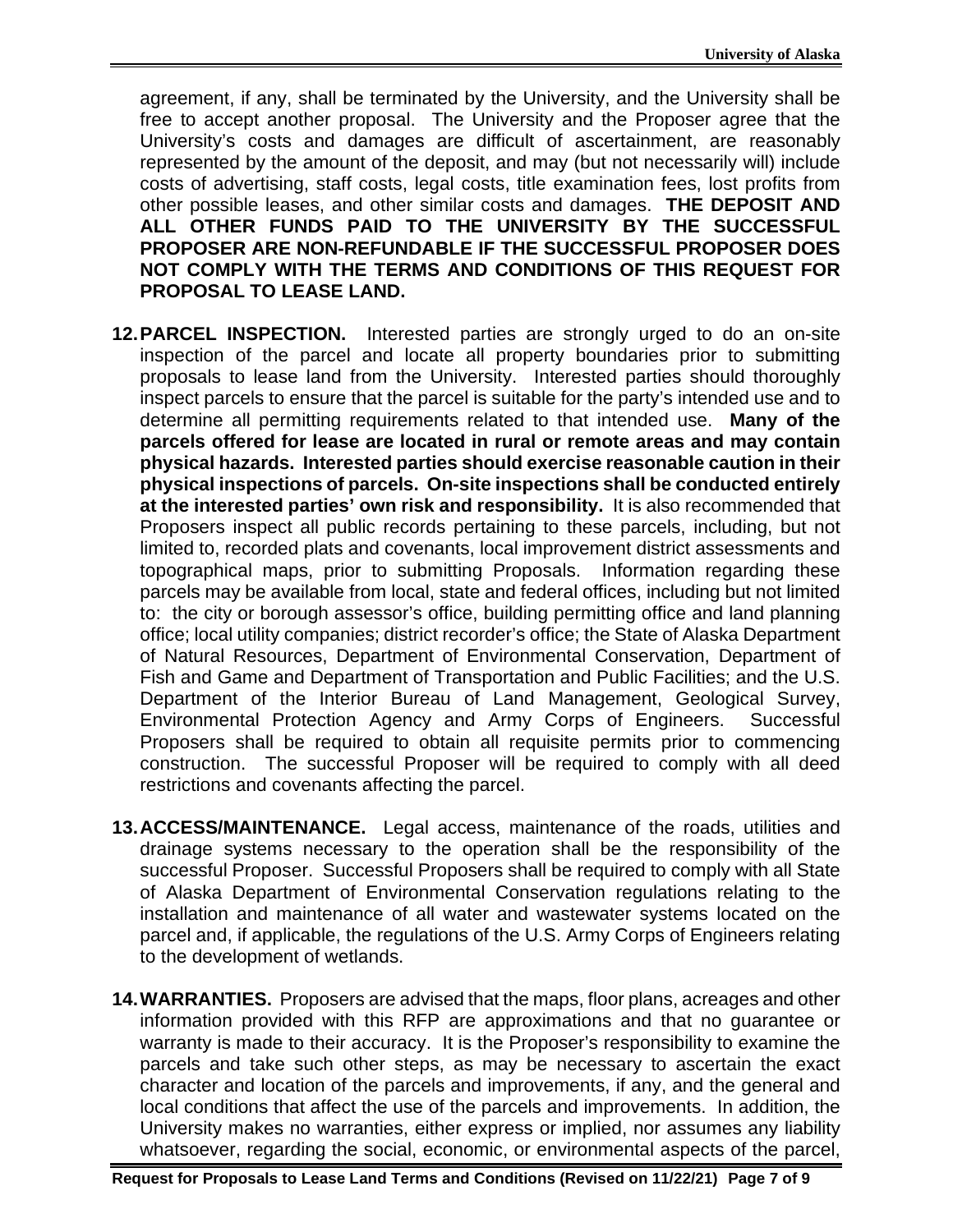to include, without limitation, the soil conditions, water drainage, suitability of the parcel for on-site wastewater disposal, physical access, or natural or artificial hazards which may or may not exist, or the merchantability, suitability or profitability of the parcel for any use or purpose. These properties are being offered "as is." **ALL PROPOSERS ARE STRONGLY URGED TO INSPECT THE PARCEL BEFORE SUBMITTING A PROPOSAL.**

- **15.INSURANCE.** Successful Proposers shall be required to keep and maintain broad form comprehensive insurance, automobile liability insurance and other appropriate insurance. With the exception of worker's compensation and employer's liability insurance, all such insurance shall name the University as an additional insured party and loss payee to the extent of its interest therein. The amount of insurance required shall be determined solely by the University, based on the scope and magnitude of the project. The minimum amount of general liability and automobile insurance typically required by the University is **TWO MILLION DOLLARS (\$2,000,000.00)** each.
- **16.LIABILITY AND INDEMNITY.** The Lessee assumes all responsibility, risk and liability for all activities of Lessee, its employees, agents, representatives, contractors, subcontractors, invitees or licensees, directly or indirectly conducted in connection with its use, performance, activities or operations on or surrounding the Property, including environmental or hazardous materials risks and liabilities whether occurring during or after the term of this Lease. Lessee shall indemnify, defend and hold the University, its Board of Regents, officers, employees, agents and representatives harmless from and against any and all loss, expense, including attorney's fees and litigation costs, damage, claim, demand, judgment, fee, charge, lien, liability, action, cause of action or proceedings of any kind whatsoever on account of damage to or loss of property, or personal injury, emotional distress or death arising directly or indirectly in connection with the use, performance, activities or operations of Lessee, its employees, agents, representatives, contractors, subcontractors and invitees. This indemnification does not apply where the injury is caused by the University's sole negligence or intentional misconduct. This indemnification applies before and after Lessee's activities and operations on the Property and shall survive any termination or expiration of this Lease. In the event any part of this indemnification clause is determined to be contrary to law or public policy, Lessee agrees to provide the University with the maximum indemnification allowed by law.
- **17.WETLANDS DISCLOSURE.** Some of the parcels offered in this RFP may contain wetlands and/or waters, in whole or in part, which are regulated under Section 404 of the Clean Water Act. U.S. Army Corps of Engineers permitting may be required for any development on the parcels. Interested parties are strongly urged to contact the U.S. Army Corps of Engineers, Alaska District, prior to submitting an RFP, in order to determine the specific development restrictions, if any, that pertain to the parcels.
- **18.CONDITIONS. The University reserves the right to postpone or cancel this RFP, in whole or part, and to withdraw parcels from this RFP at any time prior to or during the RFP process and prior to execution of a lease agreement, without notice.** The University shall not be liable for any expenses incurred by any parties participating in this RFP as a result of, but not limited to, withdrawal of a parcel from this RFP process. The University reserves the right to decline any and all proposals,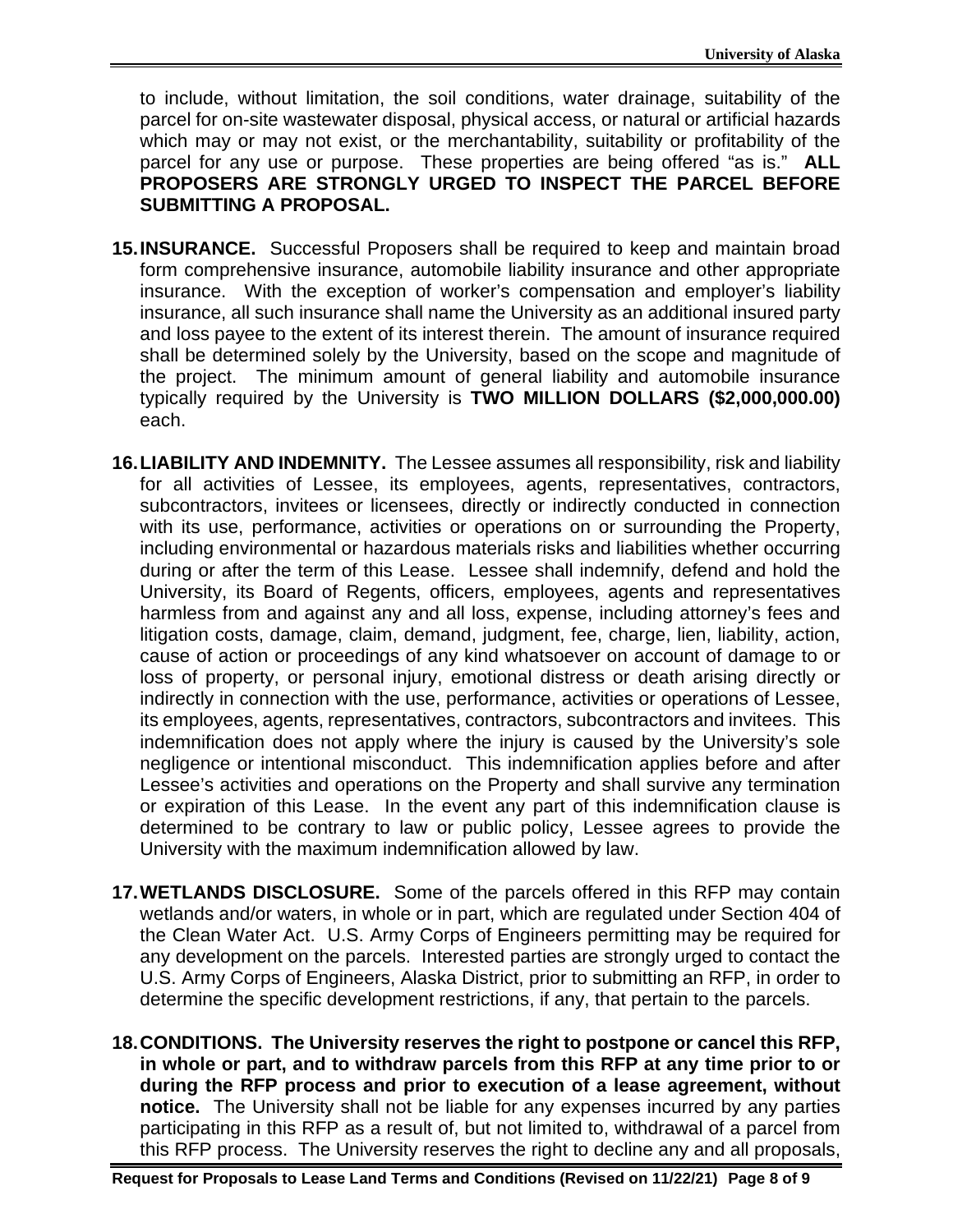to negotiate separately with any Proposer participating in this RFP, to accept a proposal without further discussions, to waive any informality in the proposals received, to accept that proposal which represents the best interests of the University, and to waive any technical defects in this brochure. It is the intent of the University to secure agreements for the lease of certain University properties that, in the University's sole opinion, are most favorable to the University. Approval of any agreement, which results from this RFP process, may require the approval of the University of Alaska Board of Regents.

- **19.ADMINISTRATIVE PROTEST OF UNIVERSITY DECISIONS.** A Proposer may protest a University decision concerning the acceptance or rejection of a Proposal by appealing that decision as follows:
	- **a. Protest to the Chief Strategy, Planning, and Budget Officer.** A Proposer may protest any decisions made regarding acceptance or rejection of the Proposal to the Chief Strategy, Planning, and Budget Officer for University of Alaska. To protest a decision, the Proposer must: (i) notify the Chief Strategy, Planning, and Budget Officer (SPBO) of the protest, in writing, at the address listed in Section 2, within **TEN (10) CALENDAR DAYS** after the University has given notice of the decision the Offeror wishes to protest; and (ii) explain in detail all the reasons for the protest and the relief requested.
	- **b. Decision of the SPBO.** The SPBO shall consider the protest and may request additional information and documentation from the Proposer. The SPBO will issue, within **FIFTEEN (15) CALENDAR DAYS** after the offeror has supplied the requested information and documentation, either a written determination or a notice that a hearing will be held. If a hearing is held, the SPBO will issue a written determination within fifteen (15) days following the close of the hearing. The SPBO may extend the period of issuance of a determination for good cause. If the SPBO does not issue a written decision on the protest within **NINETY (90) CALENDAR DAYS** after the expiration of the most recent deadline or extension, then Offeror's protest shall be deemed to have been denied. The decision of the SPBO will be the final University decision.
	- **c.** An appeal of the SPBO's final decision may be filed under Appellate Rule 602(a) (2) with the Superior Court, Third Judicial District, located in Anchorage, Alaska no later than **THIRTY (30) CALENDAR DAYS** of the date of the SPBO's final decision.
	- **d. Stay.** A protest will not automatically stay a decision of the University. A party protesting must request a stay of the decision. Such a stay may be granted only where the SPBO finds that a reasonably probability exists that the protest will be sustained, or that a stay of the award is not contrary to the best interests of the University.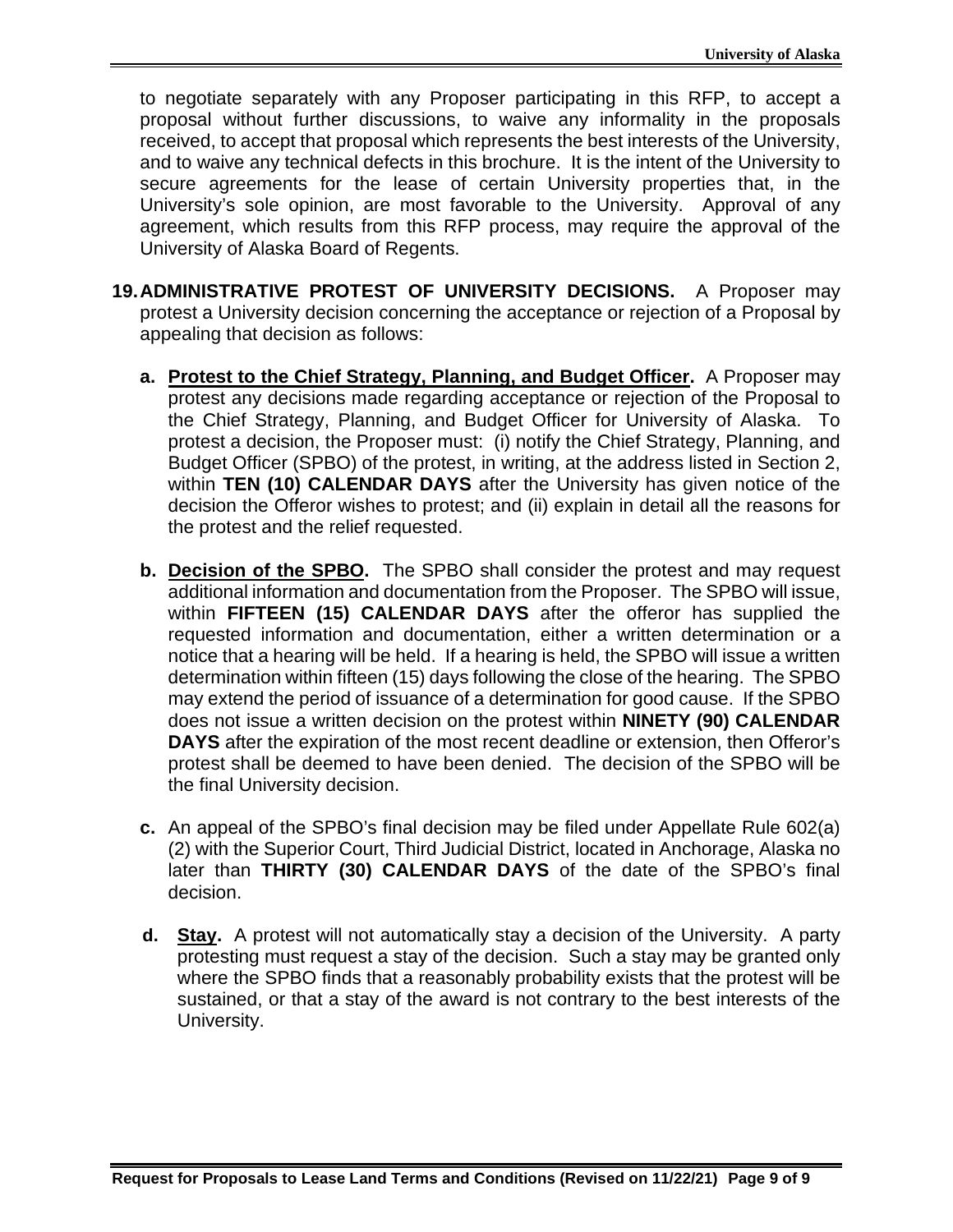#### **UNIVERSITY OF ALASKA REQUEST FOR PROPOSALS TO LEASE LAND BUSINESS QUESTIONNAIRE**

| This form is to be completed by all individuals or entities submitting a proposal ("Proposer") to the University of Alaska,<br>Land Management office. It is to be completed to the full knowledge of the authorized representative of the Proposer.<br>Please explain any omissions and use additional pages where appropriate. |  |  |  |  |
|----------------------------------------------------------------------------------------------------------------------------------------------------------------------------------------------------------------------------------------------------------------------------------------------------------------------------------|--|--|--|--|
| 1. Name, address, telephone and fax number of Proposer:                                                                                                                                                                                                                                                                          |  |  |  |  |
|                                                                                                                                                                                                                                                                                                                                  |  |  |  |  |
|                                                                                                                                                                                                                                                                                                                                  |  |  |  |  |
|                                                                                                                                                                                                                                                                                                                                  |  |  |  |  |
|                                                                                                                                                                                                                                                                                                                                  |  |  |  |  |
| 2. Name, address and telephone number of the individual completing questionnaire:                                                                                                                                                                                                                                                |  |  |  |  |
|                                                                                                                                                                                                                                                                                                                                  |  |  |  |  |
|                                                                                                                                                                                                                                                                                                                                  |  |  |  |  |
| Telephone Number $\frac{1}{1}$ $\frac{1}{1}$ $\frac{1}{1}$ $\frac{1}{1}$ $\frac{1}{1}$ $\frac{1}{1}$ $\frac{1}{1}$ $\frac{1}{1}$ $\frac{1}{1}$ $\frac{1}{1}$ $\frac{1}{1}$ $\frac{1}{1}$ $\frac{1}{1}$ $\frac{1}{1}$ $\frac{1}{1}$ $\frac{1}{1}$ $\frac{1}{1}$ $\frac{1}{1}$ $\frac{1}{1}$ $\frac{1}{1}$ $\frac{$                |  |  |  |  |
| 3. Proposer's organization:                                                                                                                                                                                                                                                                                                      |  |  |  |  |
| □ Business Corporation □ Tax Exempt Corporation □ General Partnership □ Limited<br><b>□</b> Individual<br>Partnership                                                                                                                                                                                                            |  |  |  |  |
|                                                                                                                                                                                                                                                                                                                                  |  |  |  |  |
|                                                                                                                                                                                                                                                                                                                                  |  |  |  |  |
|                                                                                                                                                                                                                                                                                                                                  |  |  |  |  |
| Note: Proposers intending to develop University parcels for commercial use must have a valid Alaska Business License.<br>Acceptable evidence that the Proposer possesses a valid Alaska Business License will be required. Proposals should<br>include one of the following:                                                     |  |  |  |  |
| (a.) A current copy of Proposer's Alaska Business License<br>(b.) A canceled check that demonstrates Proposer's payment of the Alaska Business License fee.<br>(c.) A copy of Proposer's Alaska Business License application with a receipt stamp from the State's business license<br>office.                                   |  |  |  |  |
| 4. How long has Proposer been in business? _______________(years).<br>Was Proposer ever organized under another name? $\Box$ Yes $\Box$ No.                                                                                                                                                                                      |  |  |  |  |
|                                                                                                                                                                                                                                                                                                                                  |  |  |  |  |
|                                                                                                                                                                                                                                                                                                                                  |  |  |  |  |
|                                                                                                                                                                                                                                                                                                                                  |  |  |  |  |
|                                                                                                                                                                                                                                                                                                                                  |  |  |  |  |
|                                                                                                                                                                                                                                                                                                                                  |  |  |  |  |
|                                                                                                                                                                                                                                                                                                                                  |  |  |  |  |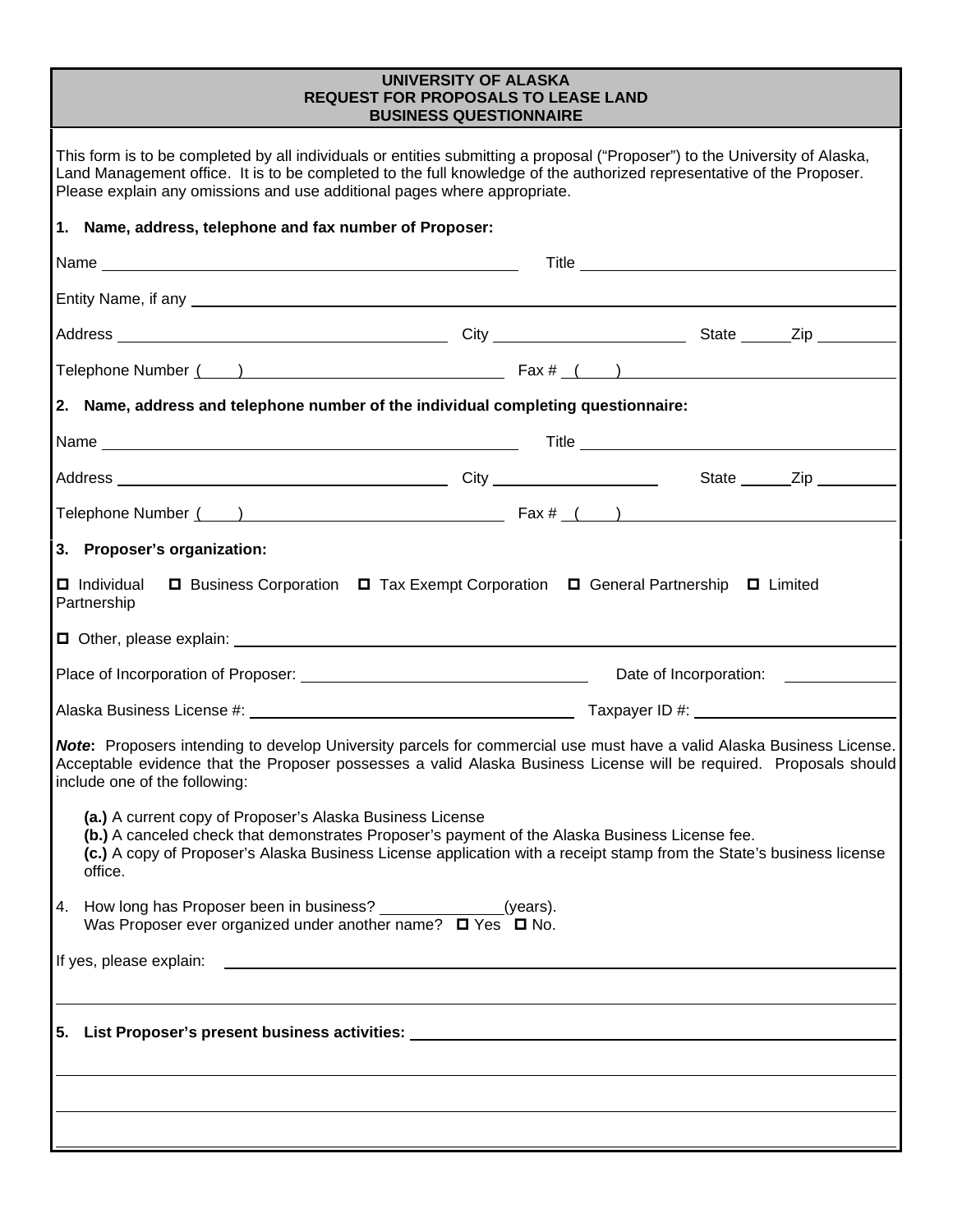|             | 6. List partners, principals, directors, officers, and project managers of Proposer:                                                                                                                                                                                                                                                                                                                                                                                                                                                                                                                        |                |                     |  |
|-------------|-------------------------------------------------------------------------------------------------------------------------------------------------------------------------------------------------------------------------------------------------------------------------------------------------------------------------------------------------------------------------------------------------------------------------------------------------------------------------------------------------------------------------------------------------------------------------------------------------------------|----------------|---------------------|--|
| <b>Name</b> | <b>Position</b>                                                                                                                                                                                                                                                                                                                                                                                                                                                                                                                                                                                             | <b>Address</b> | <b>Phone</b>        |  |
|             |                                                                                                                                                                                                                                                                                                                                                                                                                                                                                                                                                                                                             |                |                     |  |
|             |                                                                                                                                                                                                                                                                                                                                                                                                                                                                                                                                                                                                             |                |                     |  |
|             |                                                                                                                                                                                                                                                                                                                                                                                                                                                                                                                                                                                                             |                |                     |  |
|             | 7. List Proposer's major stockholders and affiliated entities. An entity shall be considered affiliated with Proposer<br>if it controls, is controlled by or is under common control or management with Proposer:                                                                                                                                                                                                                                                                                                                                                                                           |                |                     |  |
| <b>Name</b> | <b>Position</b>                                                                                                                                                                                                                                                                                                                                                                                                                                                                                                                                                                                             | <b>Address</b> | <b>Phone</b>        |  |
|             |                                                                                                                                                                                                                                                                                                                                                                                                                                                                                                                                                                                                             |                |                     |  |
|             |                                                                                                                                                                                                                                                                                                                                                                                                                                                                                                                                                                                                             |                |                     |  |
|             | 8. Proposer's Financial Information:                                                                                                                                                                                                                                                                                                                                                                                                                                                                                                                                                                        |                |                     |  |
|             | (a.) The financial condition of Proposer, as of ________________________________, is as reflected in the attached<br>financial statements (balance sheet, income statement, and statement of retained earnings). NOTE: Attached to this<br>statement is a financial statement showing the assets and liabilities, including contingent liabilities, fully itemized in<br>accordance with accepted accounting standards. If the date of the financial statement precedes the date of this submission<br>by more than six (6) months, also attach an interim balance sheet not more than SIXTY (60) DAYS old. |                |                     |  |
|             | (b.) Name and address of individual who prepared Proposer's financial statement:                                                                                                                                                                                                                                                                                                                                                                                                                                                                                                                            |                |                     |  |
|             | 9. List three professional references with whom Proposer has done business in the last three years (references<br>may be contacted by the University of Alaska):                                                                                                                                                                                                                                                                                                                                                                                                                                            |                |                     |  |
| <b>Name</b> | <b>Address</b>                                                                                                                                                                                                                                                                                                                                                                                                                                                                                                                                                                                              | <b>Phone</b>   | <b>Relationship</b> |  |
|             |                                                                                                                                                                                                                                                                                                                                                                                                                                                                                                                                                                                                             |                |                     |  |
|             | 10. Identify Proposer's sources of capital for this project:                                                                                                                                                                                                                                                                                                                                                                                                                                                                                                                                                |                |                     |  |
|             |                                                                                                                                                                                                                                                                                                                                                                                                                                                                                                                                                                                                             |                |                     |  |
|             | 11. List and describe Proposer's previous projects which are similar in nature and scope to the proposed use of<br>the parcel:                                                                                                                                                                                                                                                                                                                                                                                                                                                                              |                |                     |  |
|             |                                                                                                                                                                                                                                                                                                                                                                                                                                                                                                                                                                                                             |                |                     |  |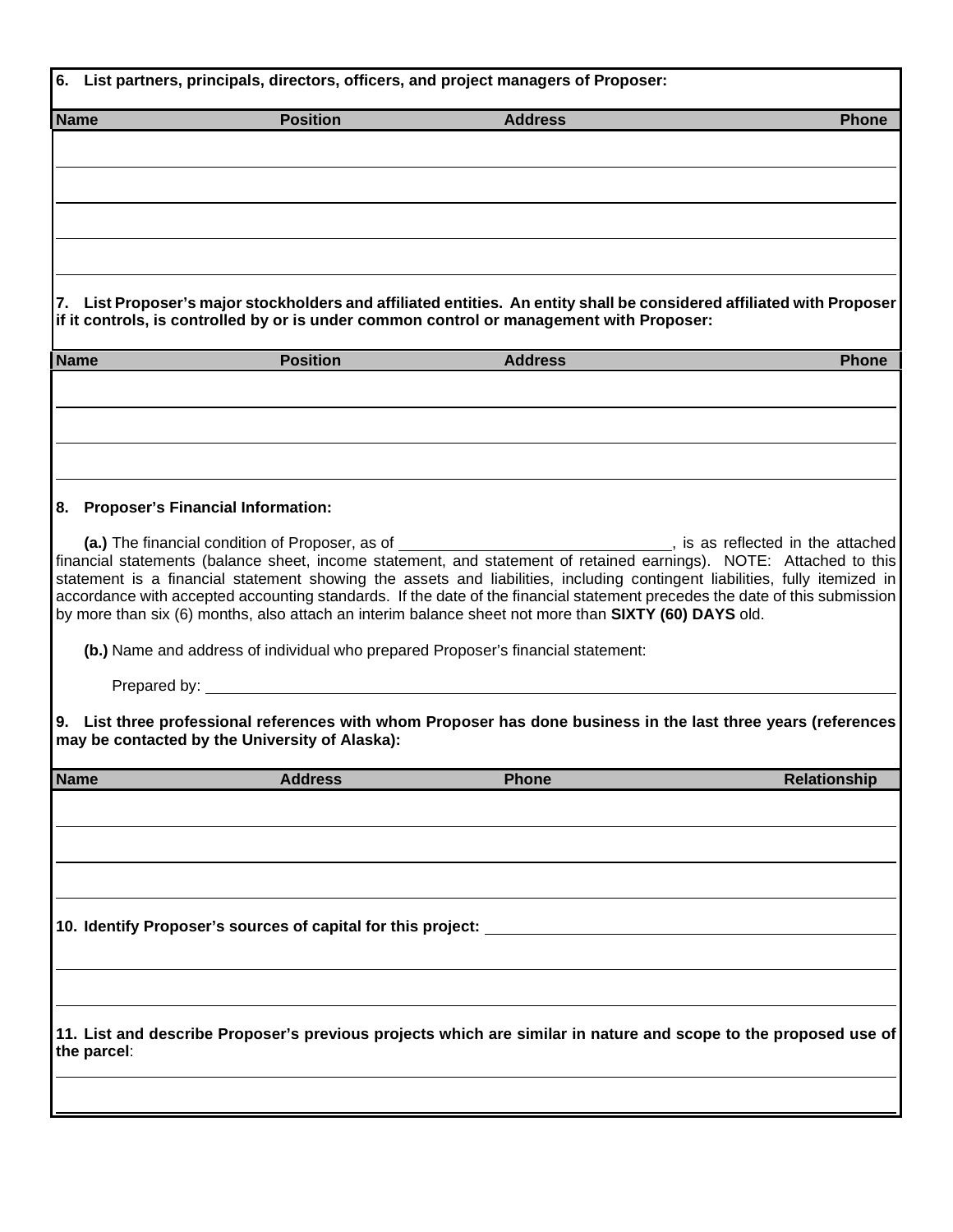|                                                                                                  |                       | 12. Has Proposer, any affiliated entity (see Question 7, above) or previously affiliated entity ever filed a petition for<br>bankruptcy, been adjudged bankrupt, or made an assignment for the benefit of creditors? Yes $\square$ No $\square$                                                                                                                                                           |
|--------------------------------------------------------------------------------------------------|-----------------------|-----------------------------------------------------------------------------------------------------------------------------------------------------------------------------------------------------------------------------------------------------------------------------------------------------------------------------------------------------------------------------------------------------------|
|                                                                                                  |                       |                                                                                                                                                                                                                                                                                                                                                                                                           |
| to any unsatisfied judgment or lien? Yes □ No □                                                  |                       | 13. Has Proposer or any affiliated entity (see Question 7, above) ever been in default on any obligation to, or subject                                                                                                                                                                                                                                                                                   |
| documents):                                                                                      |                       | 14. The following individual(s) have signatory authority to sign any and all documents related to this RFP,<br>subsequent lease agreement and related documents (attach copy of Proposer's corporate resolution or appropriate                                                                                                                                                                            |
| <b>Name</b>                                                                                      |                       | <b>Title</b>                                                                                                                                                                                                                                                                                                                                                                                              |
|                                                                                                  |                       |                                                                                                                                                                                                                                                                                                                                                                                                           |
| and, I have the signatory authority to sign any documents associated with this RFP.              |                       | I HEREBY CERTIFY that I have read and understand the Terms and Conditions of the University of Alaska, Disposal Plan<br>and Request for Proposals to Lease Land and all amendments thereto and accept the terms and conditions therein. I<br>hereby certify that I am eighteen (18) years of age or older. The information submitted herein is true to my own knowledge;<br>Date: <u>________________</u> |
|                                                                                                  |                       |                                                                                                                                                                                                                                                                                                                                                                                                           |
|                                                                                                  | <b>ACKNOWLEDGMENT</b> |                                                                                                                                                                                                                                                                                                                                                                                                           |
|                                                                                                  |                       |                                                                                                                                                                                                                                                                                                                                                                                                           |
| <b>STATE OF ALASKA</b>                                                                           |                       |                                                                                                                                                                                                                                                                                                                                                                                                           |
|                                                                                                  | ):SS                  |                                                                                                                                                                                                                                                                                                                                                                                                           |
| <b>JUDICIAL DISTRICT</b>                                                                         |                       |                                                                                                                                                                                                                                                                                                                                                                                                           |
| THIS IS TO CERTIFY that on this ______________day of ____________________________, 20____ before |                       | me,<br>the                                                                                                                                                                                                                                                                                                                                                                                                |
|                                                                                                  |                       |                                                                                                                                                                                                                                                                                                                                                                                                           |
|                                                                                                  |                       |                                                                                                                                                                                                                                                                                                                                                                                                           |
|                                                                                                  |                       |                                                                                                                                                                                                                                                                                                                                                                                                           |
|                                                                                                  |                       |                                                                                                                                                                                                                                                                                                                                                                                                           |
|                                                                                                  |                       | as the $\_\_$<br>existing under the laws of the State of ______________, and who acknowledged to me that he/she executed the within<br>and foregoing document (on behalf of said corporation, general partnership, etc.), as his/her voluntary act and deed (or as                                                                                                                                        |
|                                                                                                  |                       | the voluntary act and deed of said corporation, general partnership, etc.) for the uses and purposes stated therein.                                                                                                                                                                                                                                                                                      |
| WITNESS my hand and official seal the day and year herein and above written.                     |                       |                                                                                                                                                                                                                                                                                                                                                                                                           |
|                                                                                                  |                       | Notary Public in and for the State of _______                                                                                                                                                                                                                                                                                                                                                             |